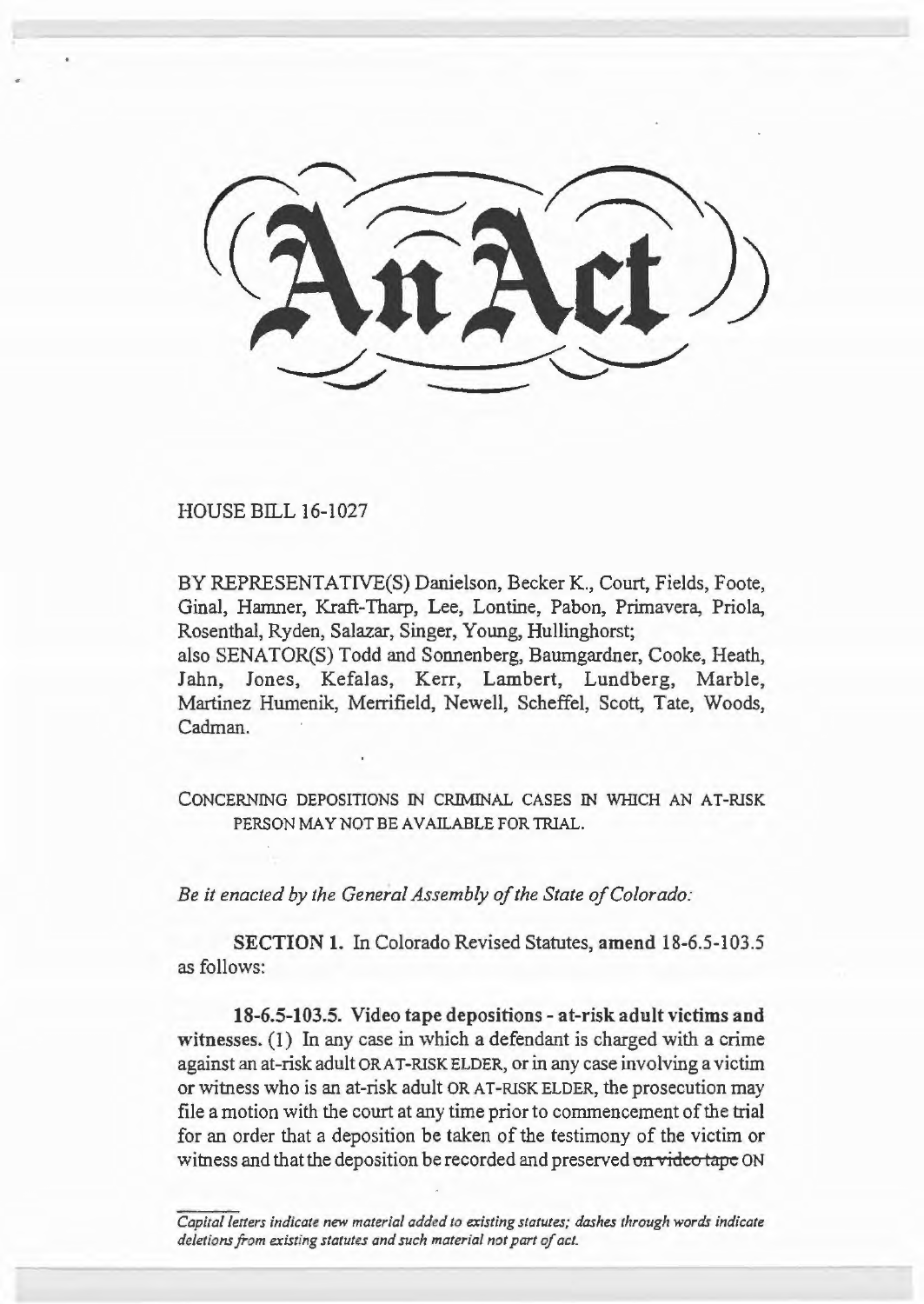## A VIDEO IMAGING FORMAT.

(2) The prosecution shall file a motion requesting a videotaped RECORDED deposition at least three FOURTEEN days prior to the taking of the deposition. The defendant shall receive reasonable notice of the taking of the deposition. The defendant shall have the right to be present and to be represented by counsel at the deposition; EXCEPT THAT FOR GOOD CAUSE SHOWN, THE COURT MAY PERMIT THE FILING OF A MOTION REQUESTING A RECORDED DEPOSITION LESS THAN FOURTEEN DAYS PRIOR TO TAKING THE DEPOSITION.

 $(3)$  (a) (I) Upon timely receipt of the motion, the court shall make a preliminary finding regarding whether, at the time of trial, the victim or witness is likely to be medically unavailable or otherwise unavailable within the meaning of rule 804 (a) of the Colorado rules of evidence. Such finding, at a minimum, shall be based on recommendations from the victim's or witness' physician or any other person having direct contact with the-victim or witness, whose recommendations are based on specific behavioral indicators exhibited by the victim or witness UPON RECEIPT OF THE MOTION, THE COURT SHALL SCHEDULE THE DEPOSITION TO TAKE PLACE WITHIN FOURTEEN DAYS WITHOUT FURTHER FINDINGS, EXCEPT FOR GOOD CAUSE SHOWN BY THE PROSECUTION IF THE MOTION ASKS FOR THE DEPOSITION TO BE TAKEN IN LESS THAN FOURTEEN DAYS, IF THE VICTIM IS AN AT-RISK ELDER.

(II) EXCEPT FOR DEPOSITIONS OF AT-RISK ELDER VICTIMS AS DESCRIBED IN SUBPARAGRAPH(I) OF THIS PARAGRAPH (a), UPON THE FILING OF THE MOTION BY THE PROSECUTION STATING REASONS THE VICTIM OR WITNESS MAY BE UNAVAILABLE AT TRIAL, THE COURT MAY ORDER A DEPOSITION FOR AN AT-RISK ADULT VICTIM OR WITNESS OR AT-RISK ELDER WITNESS. FILING THE MOTION CREATES A REBUTTABLE PRESUMPTION THAT A DEPOSITION SHOULD BE TAKEN TO PREVENT INJUSTICE. THE COURT MAY DENY THE MOTION FOR DEPOSITION UPON A FINDING THAT GRANTING THE MOTION WILL NOT PREVENT INJUSTICE. THE PROSECUTION MAY FILE A NEW REQUEST FOR A DEPOSITION IF CIRCUMSTANCES CHANGE PRIOR TO TRIAL.

(III) BOTH THE PROSECUTION AND THE DEFENDANT SHALL PROVIDE ALL AVAILABLE DISCOVERY NO LATER THAN FIVE DAYS BEFORE THE SCHEDULED DEPOSITION. IF THE DISCOVERY HAS NOT BEEN PROVIDED AS SET FORTH IN THIS SUBPARAGRAPH (III), EITHER PARTY MAY FILE A MOTION

## PAGE 2-HOUSE BILL 16-1027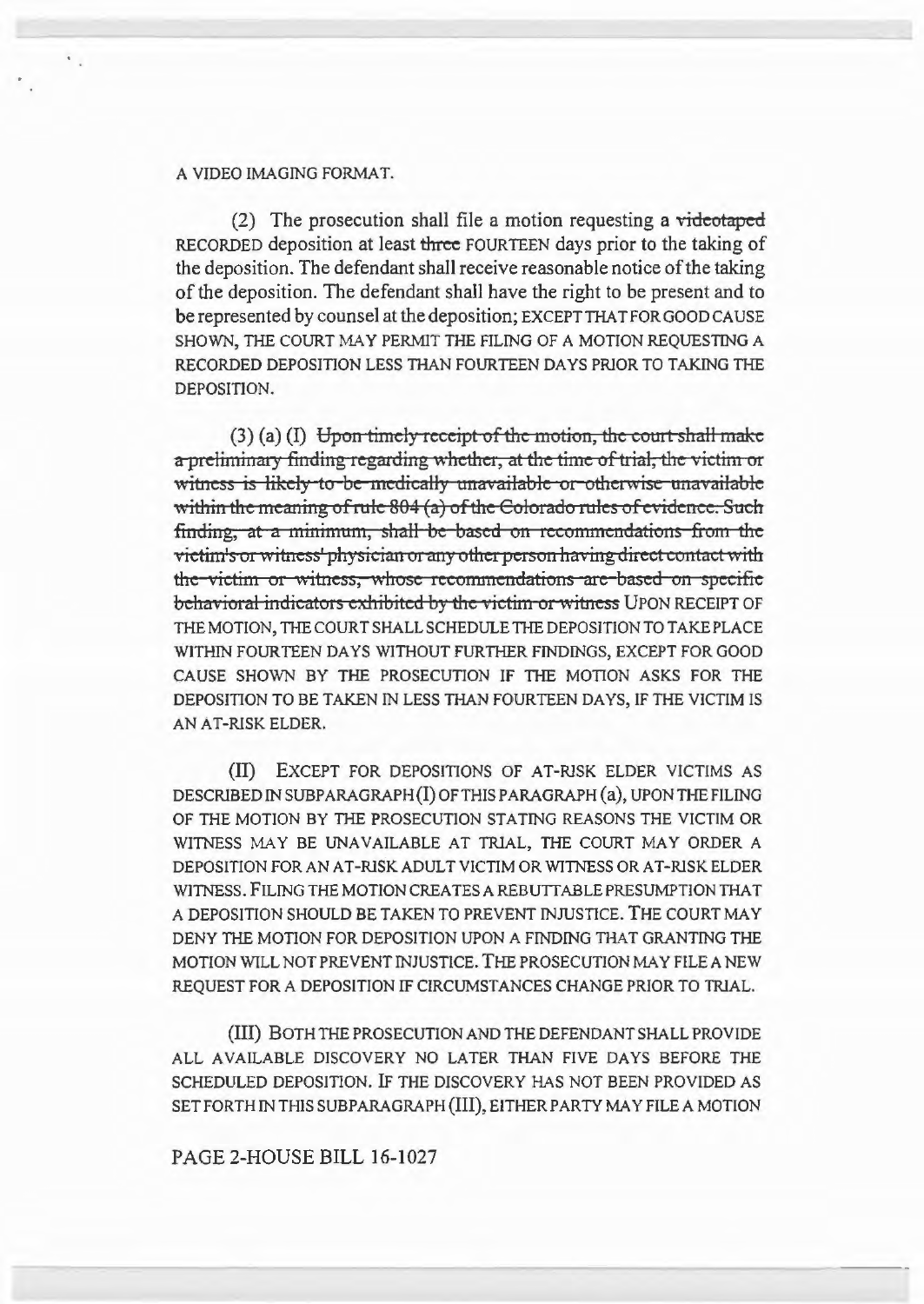WITH THE COURT TO RESCHEDULE THE DEPOSITION IN ORDER TO OBTAIN THE NECESSARY DISCOVERY TO ADEQUATELY PREPARE FOR THE DEPOSITION.

(b) If the court so finds, it shall order that The deposition MUST be taken, preserved on a video imaging format, and conducted pursuant to rule 15 (d) of the Colorado rules of criminal procedure; except that after consultation with the chief judge of the judicial district, the trial court may appoint an active or senior district or county court judge to serve in its place and preside over all aspects of the taking of the deposition. After the deposition is taken, the prosecution shall transmit the video tape RECORDING to the clerk of the court in which the action is pending.

(4) If at the time of trial the court finds that the victim or witness is medically unavailable or otherwise unavailable within the meaning of rule 804 (a) of the Colorado rules of evidence, the court may admit the video tape RECORDING of the victim's or witness' deposition as former testimony under rule 804 (b) (I) of the Colorado rules of evidence.

SECTION 2. Effective date - applicability. This act takes effect July 1, 2016, and applies to cases pending on or after said date.

SECTION 3. Safety clause. The general assembly hereby finds,